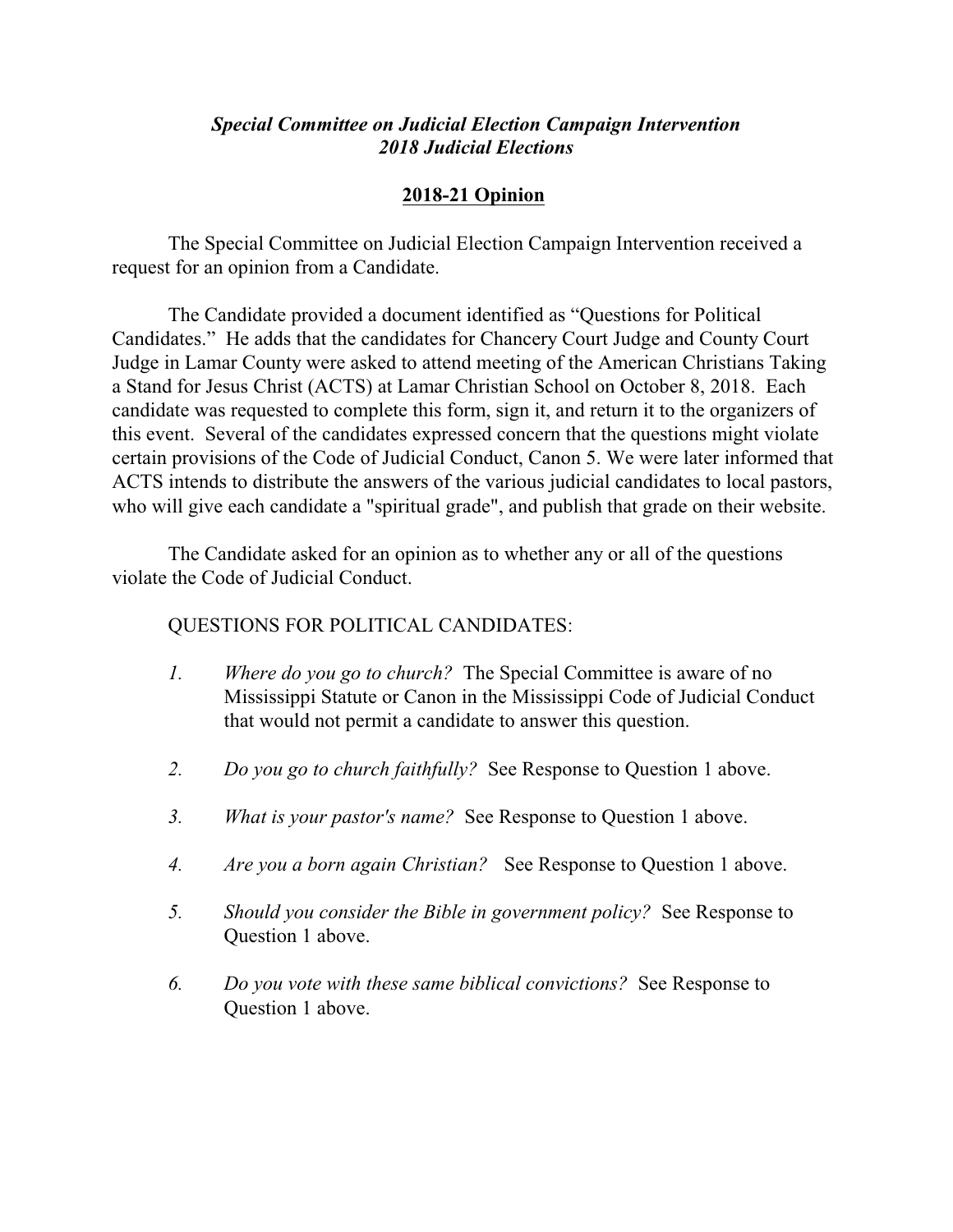- *7. Should faith play a role in government?* See Response to Question 1 above.
- *8. Would you ever vote for a bill to fund or support abortion?* This question does not appear to be directed at judicial candidates because judges do not vote on bills to fund anything.
- *9. Do you think the government has a role in marriage? If so, do you believe same sex marriage should be allowed?* The Special Committee would direct you to Mississippi Code of Judical Conduct Canon 5(A)(3)(d), which provides
	- (d) A candidate for judicial office shall not:"

(i) make pledges or promises of conduct in office other than the faithful and impartial performance of the duties of the office;

(ii) make statements that commit or appear to commit the candidate with respect to cases, controversies or issues that are likely to come before the court; or

(iii) knowingly misrepresent the identity, qualifications, present position or other fact concerning the candidate or an opponent;

## Commentary

Section 5A(3)(d)(i) prohibits a candidate for judicial office making pledges or promises to decide cases in any particular way and statements committing the candidate with respect to cases, controversies or issues likely to come before the court on which the candidate will serve if elected. This section does not prohibit or limit a candidate's freedom to announce the candidate's current views on issues so long as the announcement does not bind the candidate to maintain those views after election. *See Republican Party of Minn. v. White*, 536 U.S. 765 (2002) (declaring unconstitutional restrictions in the Minnesota Code of Judicial Conduct on the announcement of views on legal and political issues.) The comparable offending language, referred to as the "announce clause", formerly appeared in our Code of Judicial Conduct, but was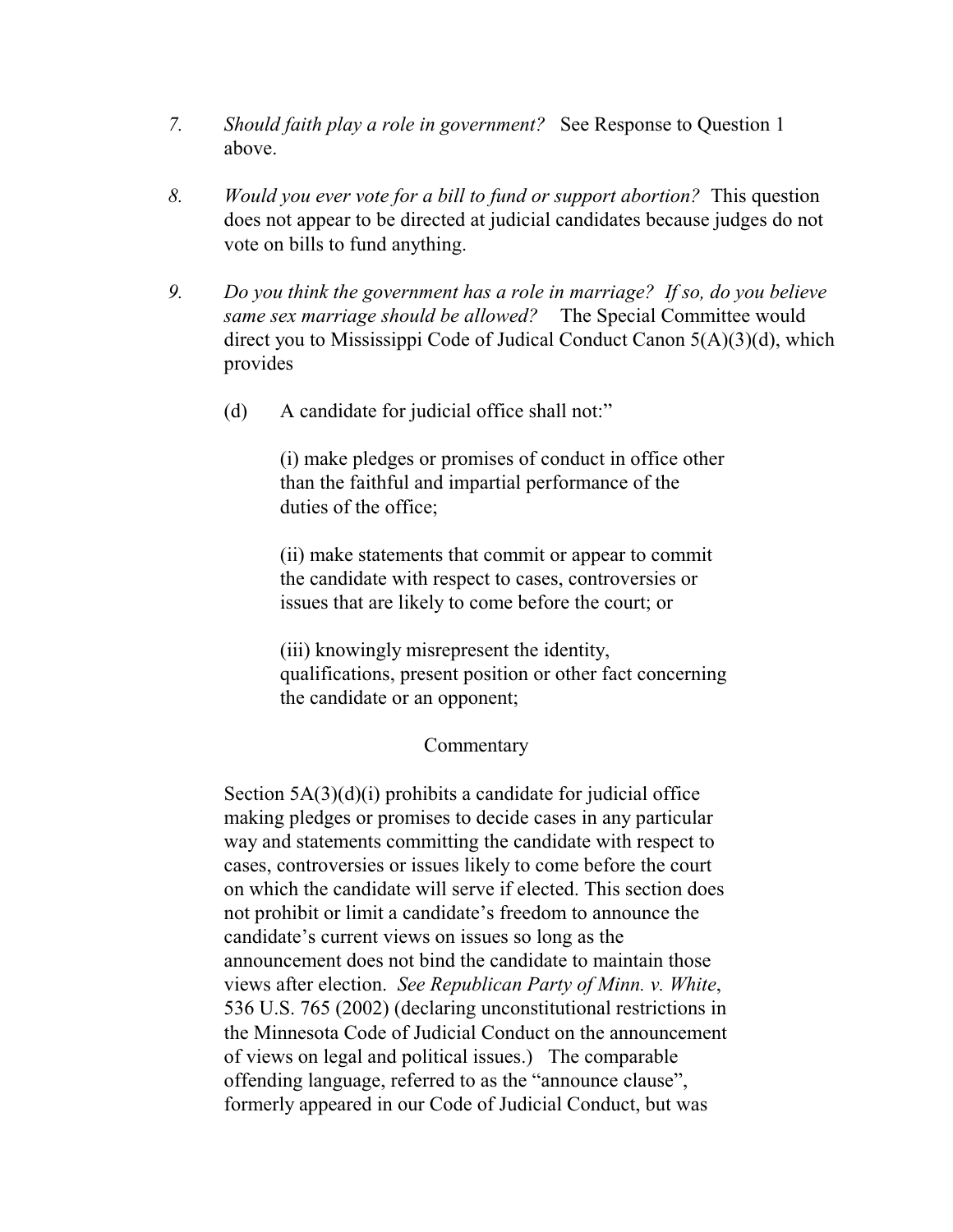removed with the revision of the code on April 4, 2002. This Section does not prohibit an incumbent judge from making private statements to other judges or court personnel in the performance of judicial duties.

Section 5A(3)(d)(ii) prohibits a candidate for judicial office making statements that appear to commit the candidate regarding cases, controversies or issues likely to come before the court. As a corollary, a candidate should emphasize in any public statement the candidate's duty to uphold the law regardless of the candidate's personal views. See also Section 3B(9), the general rule on public comment by judges. Section 5A(3)(d) does not prohibit a candidate from making pledges and promises respecting improvements in court administration.

Section 5A(3)(d) applies to any statement made in the process of securing judicial office, such as statements to commissions charged with judicial selection and tenure and legislative bodies confirming appointment. See also Rule 8.2 of the Mississippi Rules of Professional Conduct. Phrases such as "tough on crime," "soft on crime," "pro-business," "antibusiness," "pro-life," "pro-choice," or in any similar characterizations suggesting personal views on issues which may come before the courts, when applied to the candidate or an opponent, may be considered to be prohibited by Section 5A(3)(d) only when used in a context which contain a pledge or promise to decide cases in a particular manner.

As discussed in the Commentary, the Mississippi Supreme Court has recognized *Republican Party of Minn. v. White*, 536 U.S. 765 (2002). Further, the Special Committee is aware of decisions from the United States Supreme Court, federal circuit courts of appeal and federal district courts that have specifically addressed the constitutionality of the "announce clause" and restrictions on a candidate's First Amendment freedom of speech rights. There are federal decisions that are in conflict with the Canon  $5(A)(3)(d)$ .

However, the Mississippi Supreme Court, with knowledge of these decisions, has not revised the Mississippi Code of Judicial Conduct. And, to the knowledge of the Special Committee, there has been no legal challenge to this provision in Mississippi's federal courts.